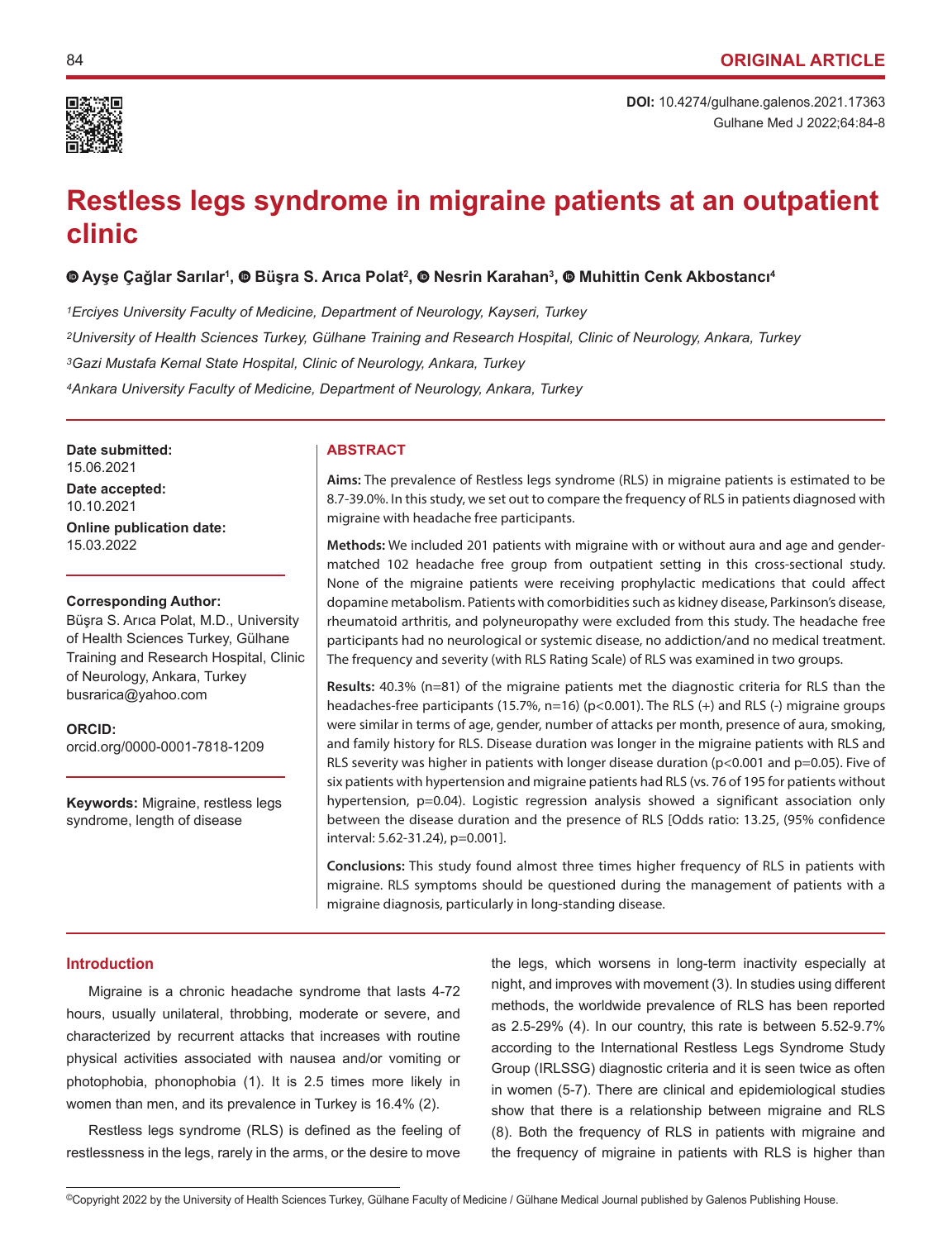in controls (9). The prevalence of RLS in migraine patients is estimated to be 8.7-39.0% (3,10). This association is thought to be related to a common pathophysiological link rather than comorbidity (11). The most common reason for this association may be dopamine and iron metabolism disorders. However, the etiopathogenesis of RLS and its relationship and/or comorbidity with migraine has not been clarified yet.

To the best of our knowledge, only one study was published on the prevalence of RLS in Turkish migraineurs, and it was reported that the frequency of RLS was higher than controls (12). The authors observed association of RLS with the age of the patient and duration of the disease. To contribute the existing literature and improve the in the field, we aimed in this study to compare the frequency of RLS in patients diagnosed with migraine and

Headache-free controls. We also explored the clinical characteristics of migraine patients with RLS.

## **Methods**

## **Migraine patients and headache-free participants**

This cross-sectional study included patients admitted to the neurology outpatient clinic and were diagnosed with migraine with or without aura according to The International Classification of Headache Disorders-III. The control group included age and gender-mathced headache free volunteers (1). The headache free group did not have any neurological or systemic disease, addiction or medical treatment. The study group and headachefree controls were evaluated by two neurologists and detailed neurological were examined. None of the migraine patients were receiving prophylactic medications such as serotonin reuptake inhibitors or amitriptyline that could affect dopamine metabolism. Age, gender, average number of migraine attacks per month, length of disease, the presence of aura, a type of aura, coexistening of hypertension, smoking, family history for RLS were recorded. Patients with comorbidities such as kidney disease, Parkinson's disease, rheumatoid arthritis, and polyneuropathy were excluded. Hemoglobin (Hb) level above 13.0 g/dL for men and 12.0 g/dL for women, and serum ferritin level above 50 mL/ng were taken as reference values (13).

All procedures were performed in accordance with the Declaration of Helsinki, Erciyes University Clinical Research Local Ethics Committee (decision no: 2021/147, date: 03.03.2021), and informed written consent was obtained from all participants or their legal representatives.

#### **Clinical evaluation**

RLS was diagnosed using the IRLSSG criteria in migraine patients and headache-free participants by two neurologists using face-to-face interview. The IRLSSG diagnostic criteria include five-questions based on the patient's history (5). Subjects who met all RLS diagnostic criteria were accepted as RLS (+). Then, the Turkish version of "RLS Rating Scale" was applied to the patients diagnosed with RLS (14). This scale consists of 10 questions each graded between 0 and 4. While the first five questions are related to the severity of symptoms, and the last five questions are related to the effects of RLS on daily living activities or quality of life. The score obtained indicates the severity of the disease. The highest score in this tool is 40, and while scores between 1 and 10 are classified as mild, between 11 and 20 moderate, between 21 and 30 severe, and between 31 and 40 very severe.

#### **Statistical Analysis**

We performed statistical analyses using the IBM Statistical Package for Social Sciences statistics 21.0 (IBM.Corp., Armonk, NY, 2012). Descriptive statistics were displayed as mean±standard deviation for continuous variables; and as counts and proportions for categorical data. The distribution normality of the continuous variables was calculated using the Shapiro-Wilk test. We used independent samples t-test to compare continuous variable fort he normally distributed variables and the chi-square test for categorical variables. We analysed the two groups with the Mann-Whitney U test for the non-normally distributed variables. Logistic regression analysis was performed to explore the variables independently associated with the presence of RLS. P<0.05 was considered significant.

#### **Results**

The study included 201 patients [152 females (75.6%), 49 males (24.4%), with the mean age of 34.6 years±11.6] diagnosed with migraine with or without aura, and 102 headache-free participants [67 females (65.7%), 35 males) (34.3%), mean age 31.9 years±10.8] were included. There was no statistically significant difference between the two groups in terms of age and gender.

More patients (40.3%, n=81) in the migraine patients met the diagnostic criteria for RLS than the headache-free group (15.7%, n=16) (p<0.001).

The number of patients with RLS was 81 (40.3%) and those without RLS was 120 (59.7%). 77.8% of RLS (+) and 74.2% of RLS (-) migraine patients were female (p=0.559). The two groups were similar in terms of age, number of attacks per month, presence of aura, smoking, and family history for RLS. Length of disease was longer in the (+) migraine patients with RLS than RLS (-) group (mean 14.6±9.7 years and 4.6±5.0 years respectively, p<0.001). Five of six patients with both hypertension and migraine patients had RLS (76 of 195 for patients without hypertension, p=0.041) (Table 1). Serum ferritin levels were below 50 mL/ng in 74.2% of RLS (+) migraine patients and 79% of RLS (-) migraine patients and there was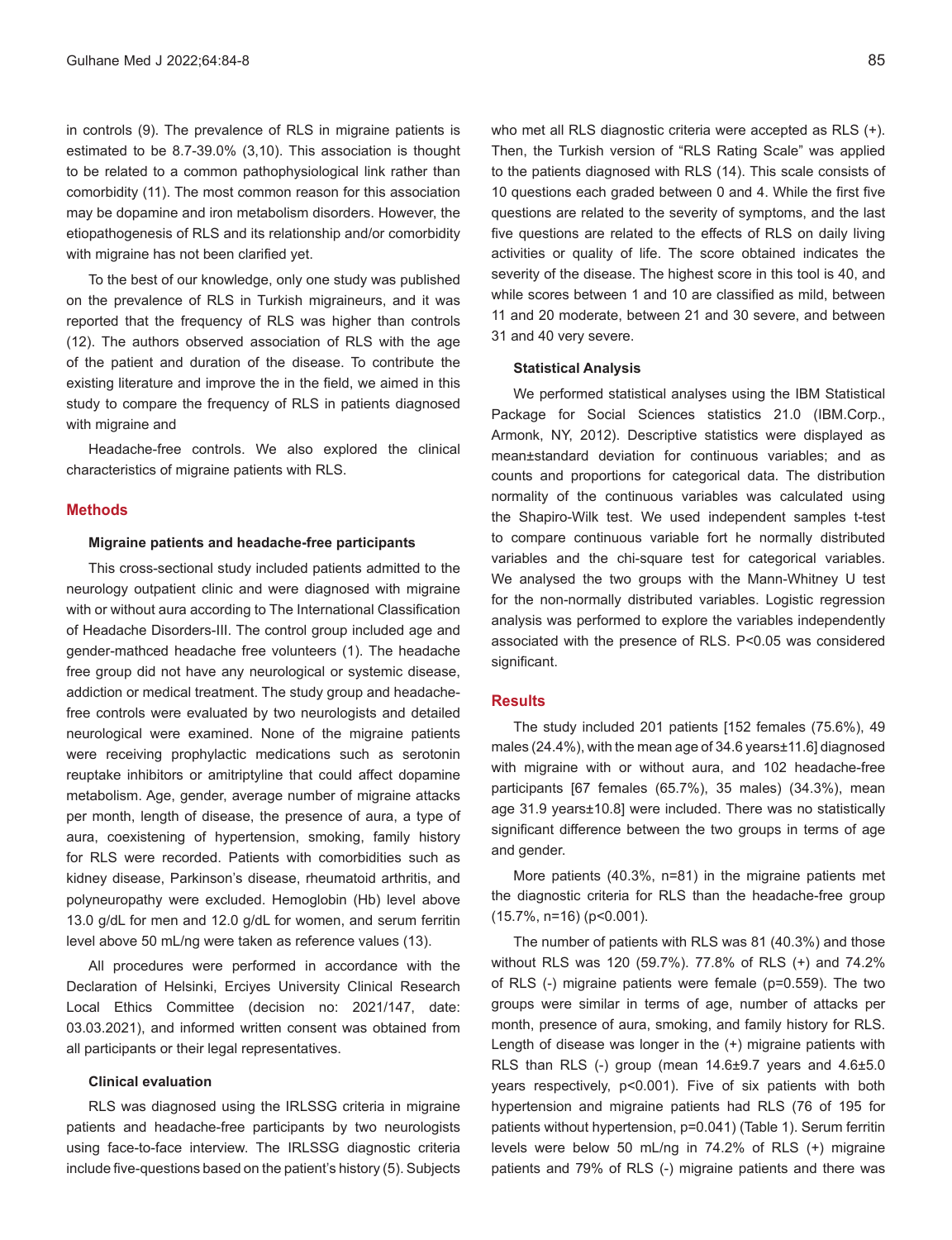no statistically significant difference (p=0.526). Serum Hb levels of the two groups were within normal laboratory values (83.3%, 90.1% of patients, respectively, p=0.173). Additionally, the migraine patients with severe/very severe RLS (n=20) had a longer disease duration than the patients with mild/moderate RLS (n=61) (18.3±9.7 years, 13.4±9.5 years; p=0.050).

Logistic regression analysis showed a significant association the disease duration and the presence of RLS (Odds ratio: 13.25, 95% confidence interval: 5.62-31.24), p=0.001). Other potential covariates age, gender, aura, the frequency of attacks, length of disease, family history, hypertention, smoking status, Hb and ferritin level showed no significant association with the presence of RLS in migraineurs (Table 2).

## **Discussion**

This study showed that RLS was more common in patients with migraine than headache-free volunteers (40.3%/15.7%). Moreover, RLS was more frequent in migraine patients with hypertension, the frequency and severity of RLS was related to the disease duration.

The frequency of RLS in healthy populations has been reported to be approximately 10% (15). However, studies also showed that this rate is approximately two to three times higher in patients with migraine. First, headache and RLS comorbidity was reported by Young et al. (16) with higher prevalence of RLS in 50 patients with headache. Later, in a case-controlled study matched for age and gender, among 411 migraine patients the frequency of RLS was significantly higher compared with the controls (17.3%/5.6%) (17). In a population-based study from Taiwan, 23.641 migraine patients and 94.564 people without migraine were compared, and an increased risk of RLS was found in migraineurs regardless of the comorbidities and migraine type (18). The prevalence of RLS in migraine patients was 33% in a single case-control study from Turkey (12). Our observation of 40.3% RLS among migraine patients is in agreement with that study. Also consistent with the literature, we found that the presence of RLS in migraineurs was about three times higher than in headache-free controls (17).

Several hypotheses have been proposed regarding the higher prevalence of RLS in migraineurs The most important of these is the idea that dopamine and iron regulation disorders are mechanisms that can lead to both conditions (19,20). The reasons suggesting that the dopaminergic system affects the pathophysiology of both RLS and migraine are as

| Table 1. Demographic and clinical characteristics of migraine patients with and without RLS |                  |                 |           |  |  |
|---------------------------------------------------------------------------------------------|------------------|-----------------|-----------|--|--|
|                                                                                             | $RLS (+) (n=81)$ | RLS (-) (n=120) | p value   |  |  |
| Age (year), mean±SD                                                                         | $36.1 \pm 12.5$  | $33.5 \pm 10.9$ | $0.128*$  |  |  |
| Female, $n$ $%$ )                                                                           | 63 (77.8)        | 89 (74.2)       | $0.559**$ |  |  |
| Length of disease (year), mean±SD                                                           | $14.6 + 9.7$     | $4.6 \pm 5.0$   | $0.001*$  |  |  |
| Presence of aura, n (%)                                                                     | 9(11.1)          | 14(11.7)        | $0.903**$ |  |  |
| Smoking, $n$ $(\%)$                                                                         | 26(32.1)         | 28(23.3)        | $0.281**$ |  |  |
| Hypertension, $n$ $(\%)$                                                                    | 5(6.2)           | 1(0.8)          | $0.040**$ |  |  |
| Frequency of attacks                                                                        |                  |                 | $0.442**$ |  |  |
| Episodic, $n$ $(\%)$                                                                        | 76 (93.8)        | 109 (90.8)      |           |  |  |
| Chronic, $n$ $%$ )                                                                          | 5(6.2)           | 11(9.2)         | -         |  |  |
| *The independent samples t-test was used for analyses.                                      |                  |                 |           |  |  |

\*\*The chi-square test was used for analyses. SD: Standart deviation, RLS: Restless legs syndrome

| Table 2. Regression coefficients of logistic regression of migraine patients with RLS |           |               |         |  |  |
|---------------------------------------------------------------------------------------|-----------|---------------|---------|--|--|
|                                                                                       | <b>OR</b> | 95% CI        | p value |  |  |
| Age                                                                                   | 1.02      | $0.99 - 1.04$ | 0.11    |  |  |
| Gender                                                                                | 0.89      | $0.38 - 2.06$ | 0.79    |  |  |
| Presence of aura                                                                      | 0.74      | $0.28 - 1.95$ | 0.55    |  |  |
| Length of disease                                                                     | 6.19      | 3.40-11.26    | 0.000   |  |  |
| Headache frequency                                                                    | 0.75      | $0.42 - 1.32$ | 0.32    |  |  |
| <b>Family history</b>                                                                 | 1.75      | $0.46 - 6.58$ | 0.40    |  |  |
| Hypertension                                                                          | 7.89      | 0.89-68.31    | 0.06    |  |  |
| Hb level                                                                              | 1.99      | $0.78 - 5.03$ | 0.51    |  |  |
| <b>Ferritin level</b>                                                                 | 0.70      | $0.30 - 1.58$ | 0.39    |  |  |
| <b>Smoking status</b>                                                                 | 1.51      | $0.77 - 2.98$ | 0.22    |  |  |
| OR: Odds ratio, CI: Confidence interval, RLS: Restless legs syndrome, Hb: Hemoglobin  |           |               |         |  |  |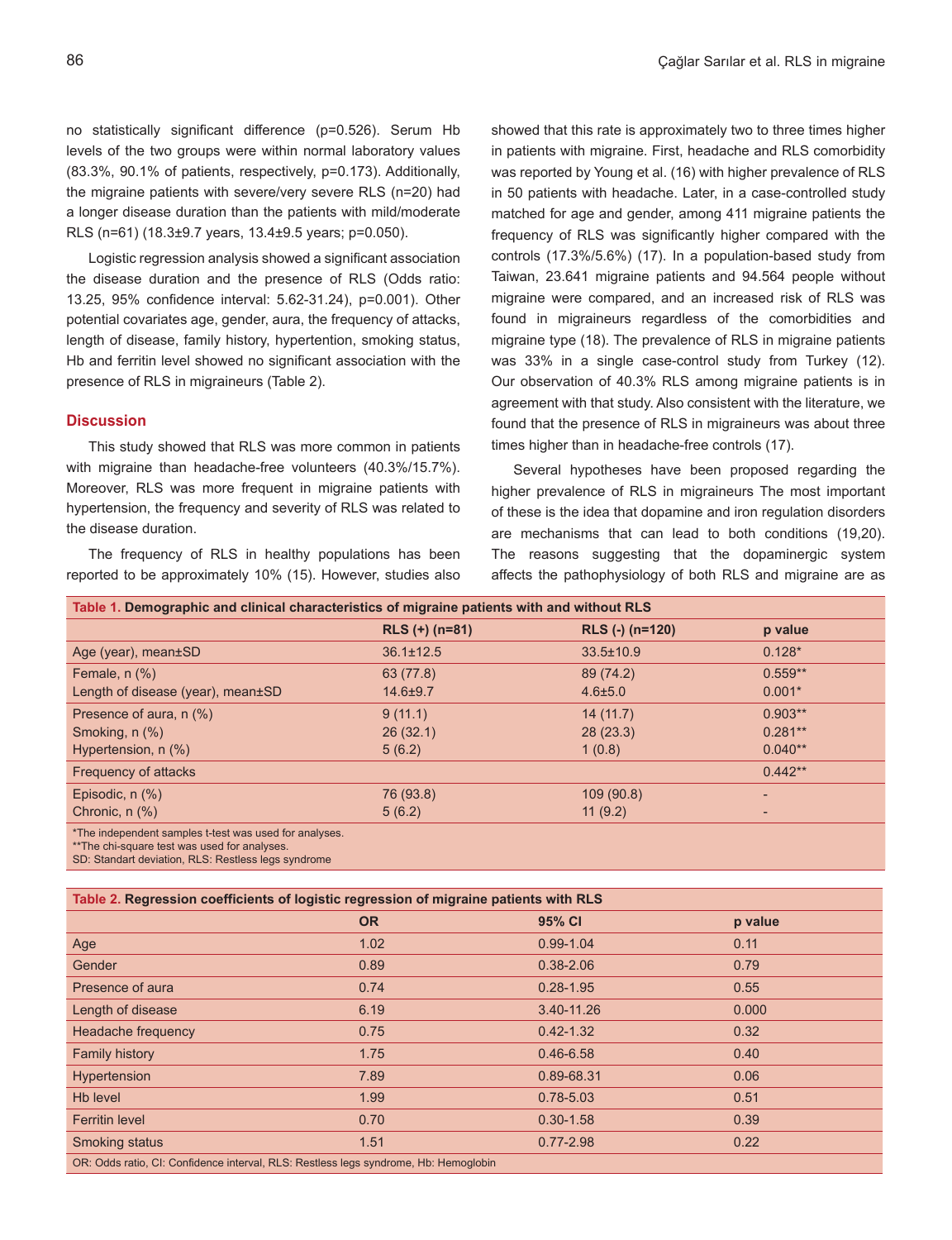follows: Dopamine-mediated symptoms (like yawning and gastrointestinal symptoms) before migraine attacks, dopamine agonists increase migraine symptoms, animal studies showed that dopaminergic pathways are involved in both RLS and migraine, and dopamine agonists are effective for treating RLS (21-23).

Concerning the iron metabolism hypothesis; it has been reported that iron deposits are observed in the deep brain nuclei in patients with migraine and that recurrent migraine attacks are related to these iron stores (24). Iron deficiency affects RLS etiology (25). Based on this information, it is thought that iron storage and therefore usable iron deficiency may be one of the common pathophysiological mechanisms of these two diseases. Besides, since iron is the cofactor of tyrosine hydroxylase, a enzyme required in the synthesis of dopamine, it may be that striatal dopamine neurotransmission is impaired in brain iron metabolism disorders and this situation leads to RLS (26). Unlike previous studies that indicated a common mechanism regarding iron metabolism, serum Hb and ferritin levels were similar in migraine patients with and without RLS in our study.

Various studies have reported the presence of RLS in migraine sufferers was related to the characteristics of the patient and disease (11). Age, family history for RLS, length of disease, comorbidities, frequency, and severity of headache can predict RLS occurrence (17,18,27,28).

It has been concluded in some studies that migraineurs with a longer disease duration are more likely to have RLS (12,18,27). Similar to the previous studies, long migraine duration was associated with increased frequency of RLS in our study, some authors consider that this association occurs due to central sensitization. In central sensitization, due to the plasticity of the somatosensory nervous system in response to chronic pain, the activity of neurons and nociceptive pathways increases and this causes pain, allodynia or hypersensitivity (29). This may also be one reason why the severity of RLS, which is another significant finding, increases as the duration of the disease increases (30).

Hypertension was significantly higher in migraine patients with RLS in our study. Previous studies also showed that hypertension is more common in patients with RLS (31). It was suggested that the presence of periodic leg movements during polysomnography increases blood pressure transiently (32). Additionally, in a study-separated patients as primary and secondary RLS, patients with primary RLS were younger and the prevalence of hypertension did not increase, whereas the rate of hypertension diagnosis was more common in patients with secondary RLS (33).

This study has some limitations. Since it was conducted a cross-sectional study the temporal relationship between the diagnosis of migraine and the presence of RLS symptoms could not be evaluated. Whether the symptoms are improved after migraine treatment was also not evaluated. The number of

participants in both the patient and headache-free groups were also low.

#### **Conclusion**

In conclusion, we observed a higher frequency of RLS in patients with migraine than controls. We also observed a positive association between the frequency and severity of RLS and the duration of migraine. Since both diseases negatively affect the quality of life, RLS symptoms should be screened especially when migraine is diagnosed.

## **Ethics**

**Ethics Committee Approval:** The study were approved by the Erciyes University Clinical Research Local Ethics Committee (decision no: 2021/147, date: 03.03.2021).

**Informed Consent:** Consent form was filled out by all participants.

**Peer-review:** Externally and internally peer-reviewed.

### **Authorship Contributions**

Surgical and Medical Practices: A.Ç.S., B.S.A.P., N.K., Concept: M.C.A., Design: B.S.A.P., M.C.A., Data Collection or Processing: A.Ç.S., B.S.A.P., N.K., Analysis or Interpretation: A.Ç.S., B.S.A.P., M.C.A., Literature Search: A.Ç.S., B.S.A.P., N.K., Writing: A.Ç.S., B.S.A.P., M.C.A.

**Conflict of Interest:** No conflict of interest was declared by the authors.

**Financial Disclosure:** The authors declared that this study received no financial support.

#### **References**

- 1. Headache Classification Committee of the International Headache Society (IHS). The International Classification of Headache Disorders, 3rd edition (beta version). Cephalalgia. 2013;33:629-808.
- 2. Ertas M, Baykan B, Orhan EK, et al. One-year prevalence and the impact of migraine and tension-type headache in Turkey: a nationwide home-based study in adults. J Headache Pain. 2012;13:147-157.
- 3. Earley CJ, Silber MH. Restless legs syndrome: understanding its consequences and the need for better treatment. Sleep Med. 2010;11:807-815.
- 4. Rothdach A, Trenkwalder C, Haberstock J, Keil U, Berger K. Prevalence and risk factors of RLS in an elderly population: the MEMO study. Neurology. 2000;54:1064-1068.
- 5. Allen RP, Picchietti DL, Garcia-Borreguero D, et al. Restless legs syndrome/Willis-Ekbom disease diagnostic criteria: updated International Restless Legs Syndrome Study Group (IRLSSG) consensus criteria--history, rationale, description, and significance. Sleep Med. 2014;15:860-873.
- 6. Erer S, Karli N, Zarifoglu M, Ozcakir A, Yildiz D. The prevalence and clinical features of restless legs syndrome: a door to door